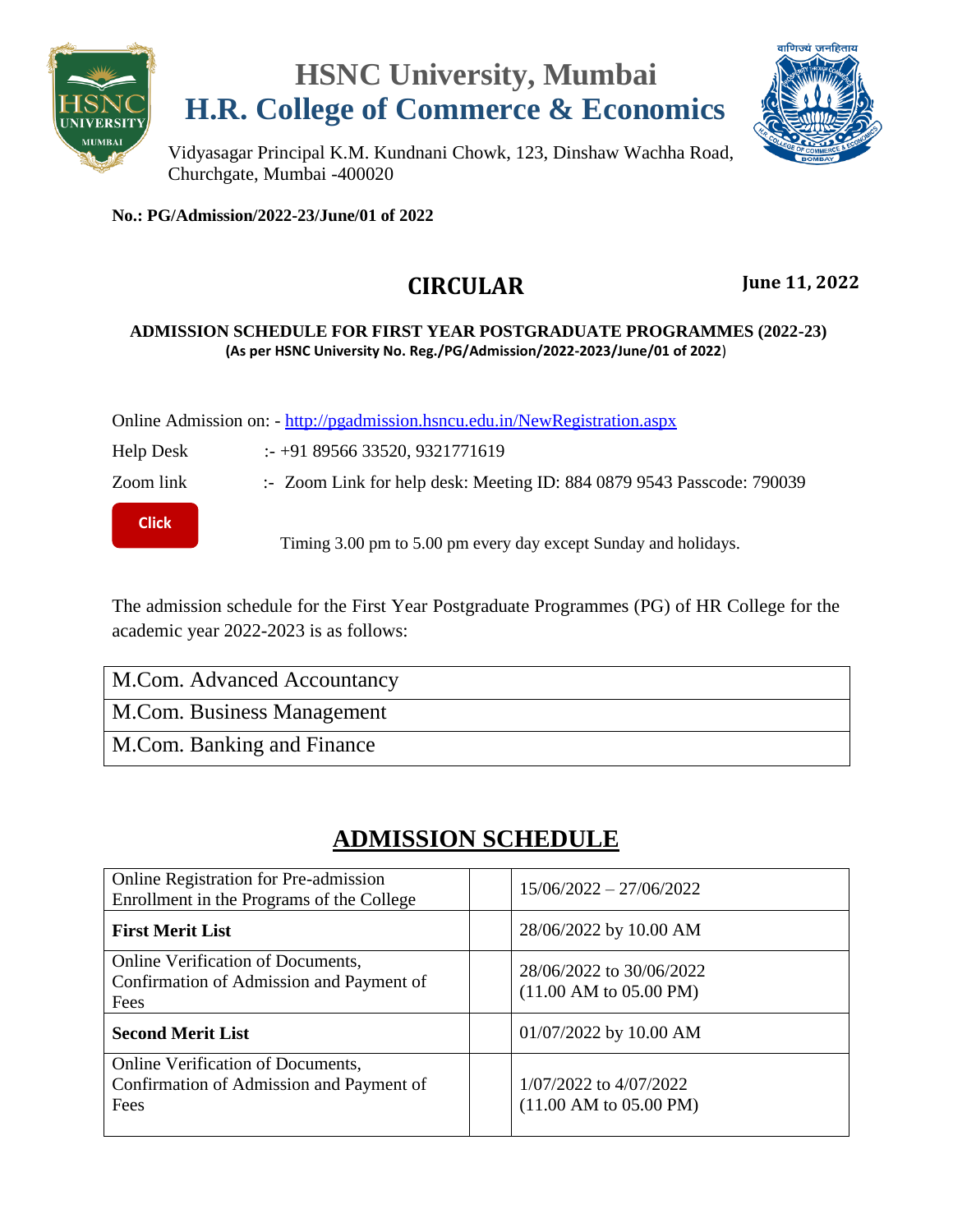

# **HSNC University, Mumbai H.R. College of Commerce & Economics**



Vidyasagar Principal K.M. Kundnani Chowk, 123, Dinshaw Wachha Road, Churchgate, Mumbai -400020

All students are required to upload e-copy of their Final Semester 6 marksheet, Aadhaar card copy, Leaving Certificate, Caste Certificate (if applicable), Sindhi Society Certificate (if applicable)

Third Merit will be declared on 4th July 2022 at 6 pm, subject to Availability of Seats Preference will be given to inhouse students.

**\* For all admission details and Merit Lists please refer website:**

**[www.hrcollege.edu](http://www.hrcollege.edu/) OR [www.hsncu.edu.in](http://www.hsncu.edu.in/)**

For Any queries, please write to **<askmeanything@hrcollege.edu>**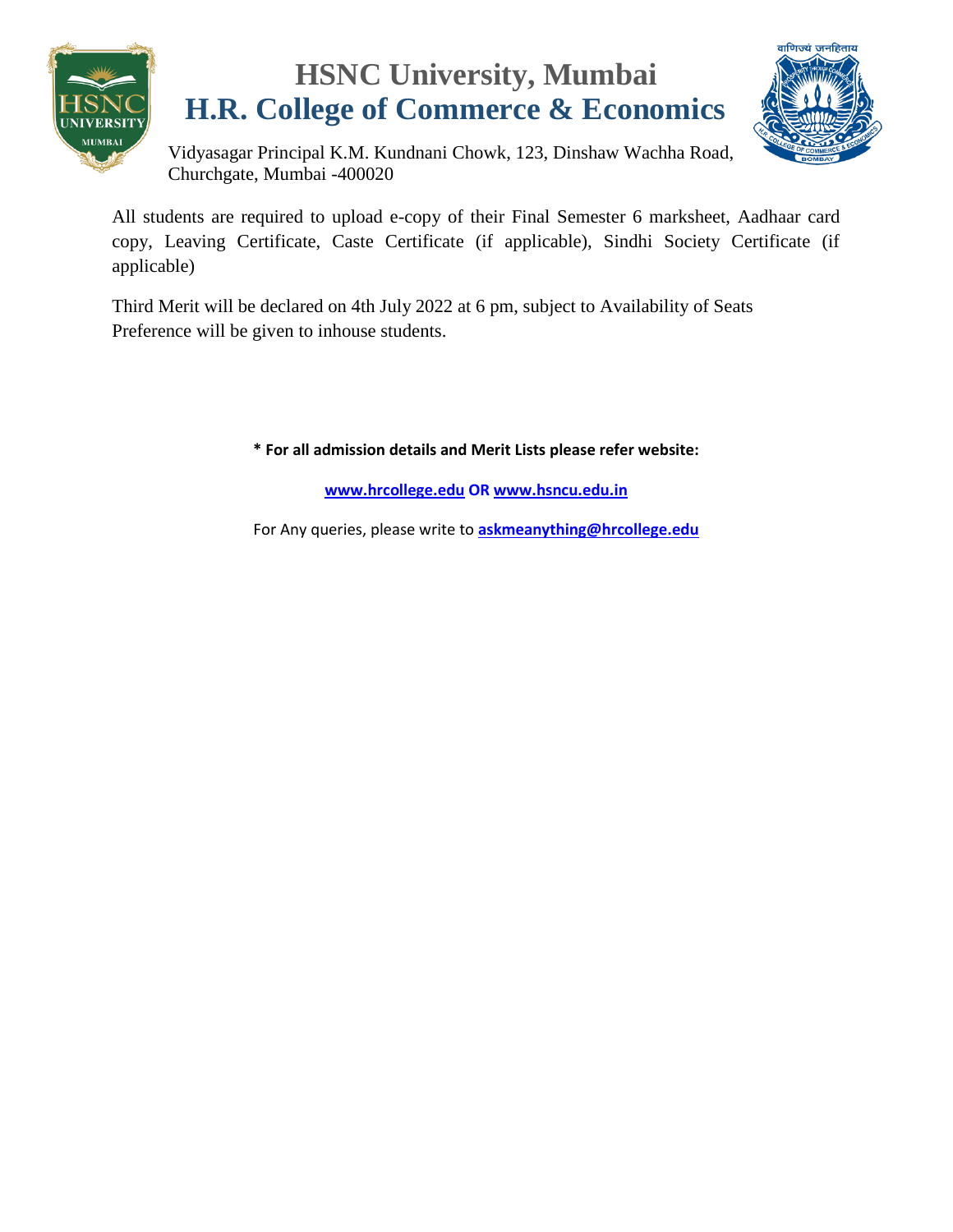





Vidyasagar Principal K.M. Kundnani Chowk, 123, Dinshaw Wachha Road, Churchgate, Mumbai -400020

## **GUIDELINES FOR ADMISSIONS TO FIRST YEAR PG COURSES 2022-2023**

- **1.** Guidelines for admission of students in H. R. College, is prepared as per HSNC University Circular No. Reg./PG/Admission/2022-2023/June/01 of 2022
- **2.** Admissions will be granted for the following categories
	- Open/General
	- Sindhi Minority\*\*
	- Others

\*\*Fifty percent of seats will be available for admission to Sindhi Students as H.R. College is minority Institution. **(Affidavit on Rs.100/- stamp paper required for Sindhi students only.)**